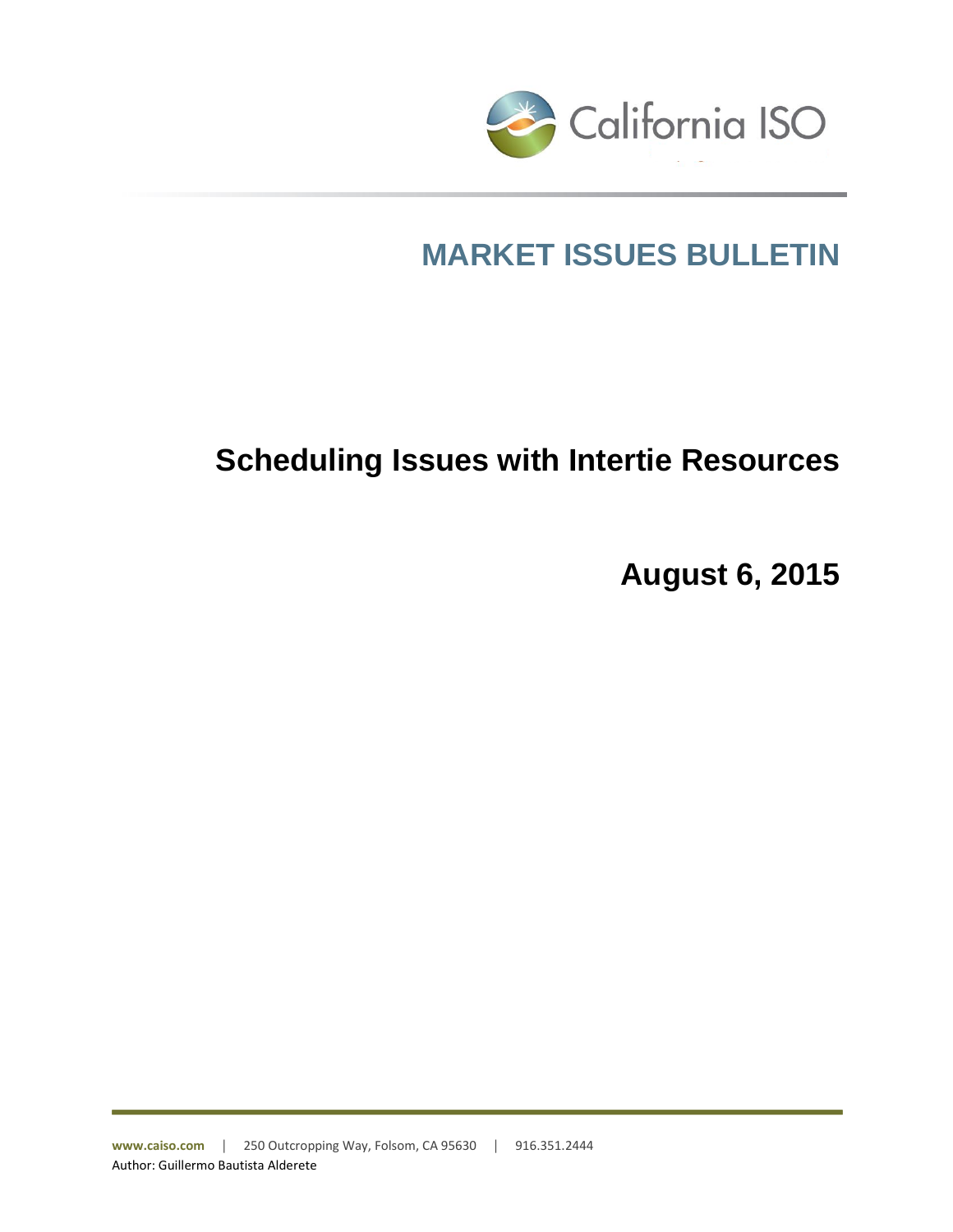

## **Revision History**

| Date i     | <b>Version</b> | <b>Description</b> | <b>Author</b>               |
|------------|----------------|--------------------|-----------------------------|
| 2015-08-06 |                | First draft        | Guillermo Bautista Alderete |

*Note: The purpose of this market issues bulletin is to provide information to market participants concerning market issues as that term is described in Attachment G to the Business Practice Manual for Market Operations.*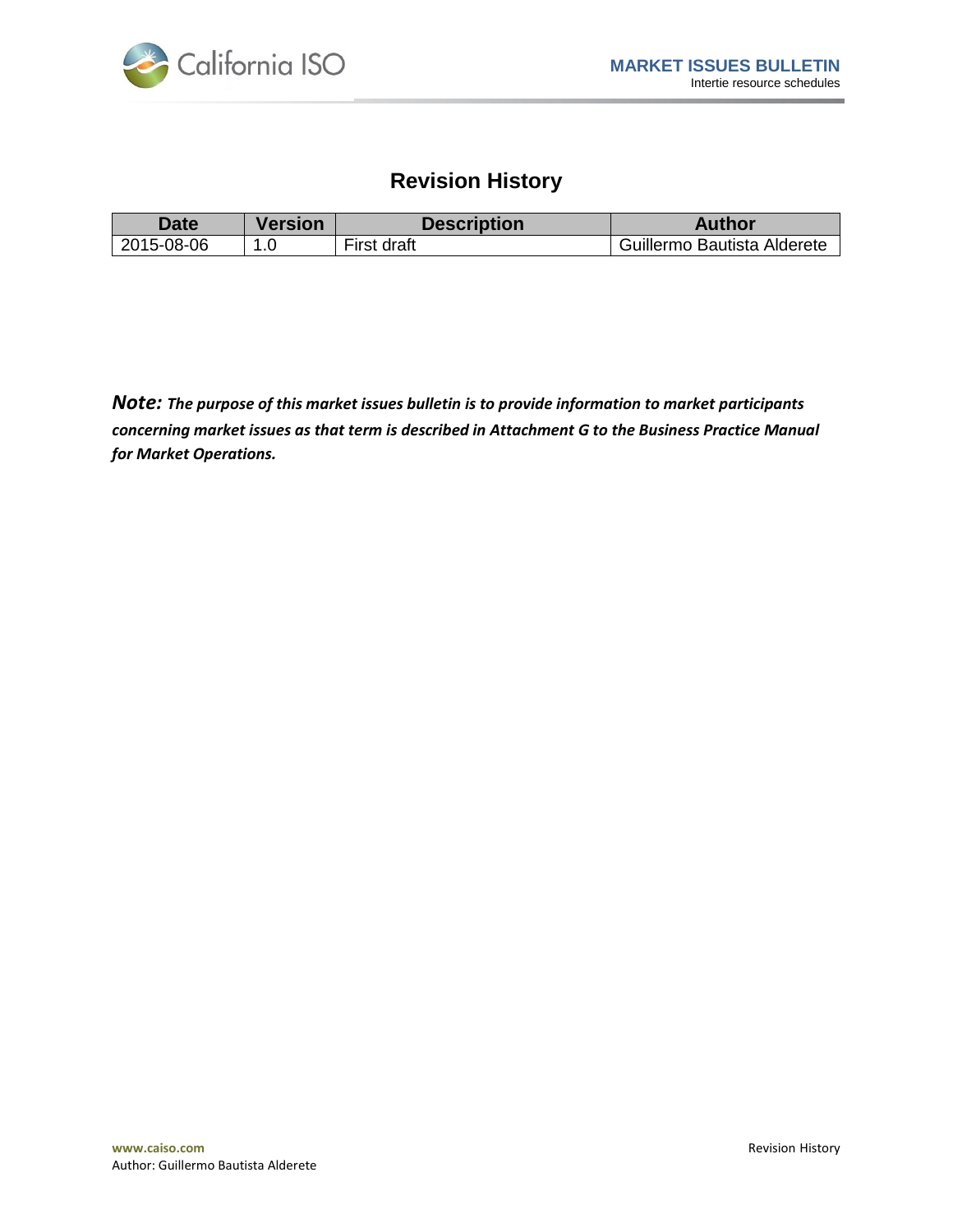

## **Contents**

| TRANSITION FROM HOURLY TO FIFTEEN-MINUTE RESOURCE ERROR! BOOKMARK NOT DEFINED. |
|--------------------------------------------------------------------------------|
|                                                                                |
|                                                                                |
|                                                                                |
|                                                                                |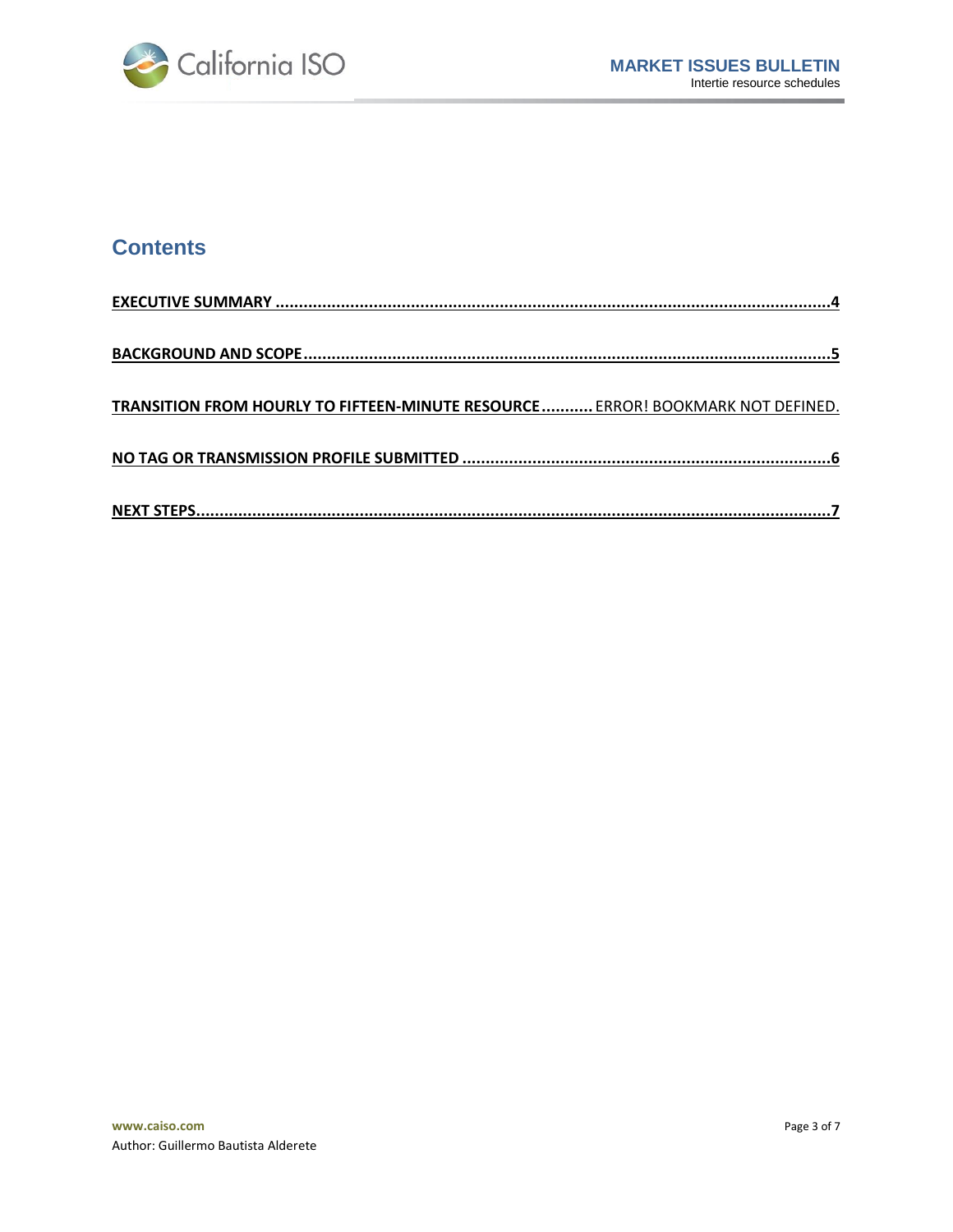

#### <span id="page-3-0"></span>**Executive Summary**

On May 1, 2014 the ISO implemented the fifteen-minute financially binding market (FMM), which included the ability for intertie resources to submit one of three different types of intertie bids. This market issue bulletin addresses an issue related to clearing of fifteen minute bids in the fifteen minute market when there is no transmission profile in the Scheduling Coordinator's e-tag associated with that bid at T-37.5. When there is no e-tag submitted by T-37.5, the fifteen-minute market is configured to assume the transmission profile does not bind for the fifteen-minute bid, and potentially is awarded at a non-zero MW in the fifteen-minute market. The ISO has implemented a fix on August 6 to limit the fifteenminute market bid in the fifteen-minute market to zero when there is no transmission profile provided to support that fifteen minute bid.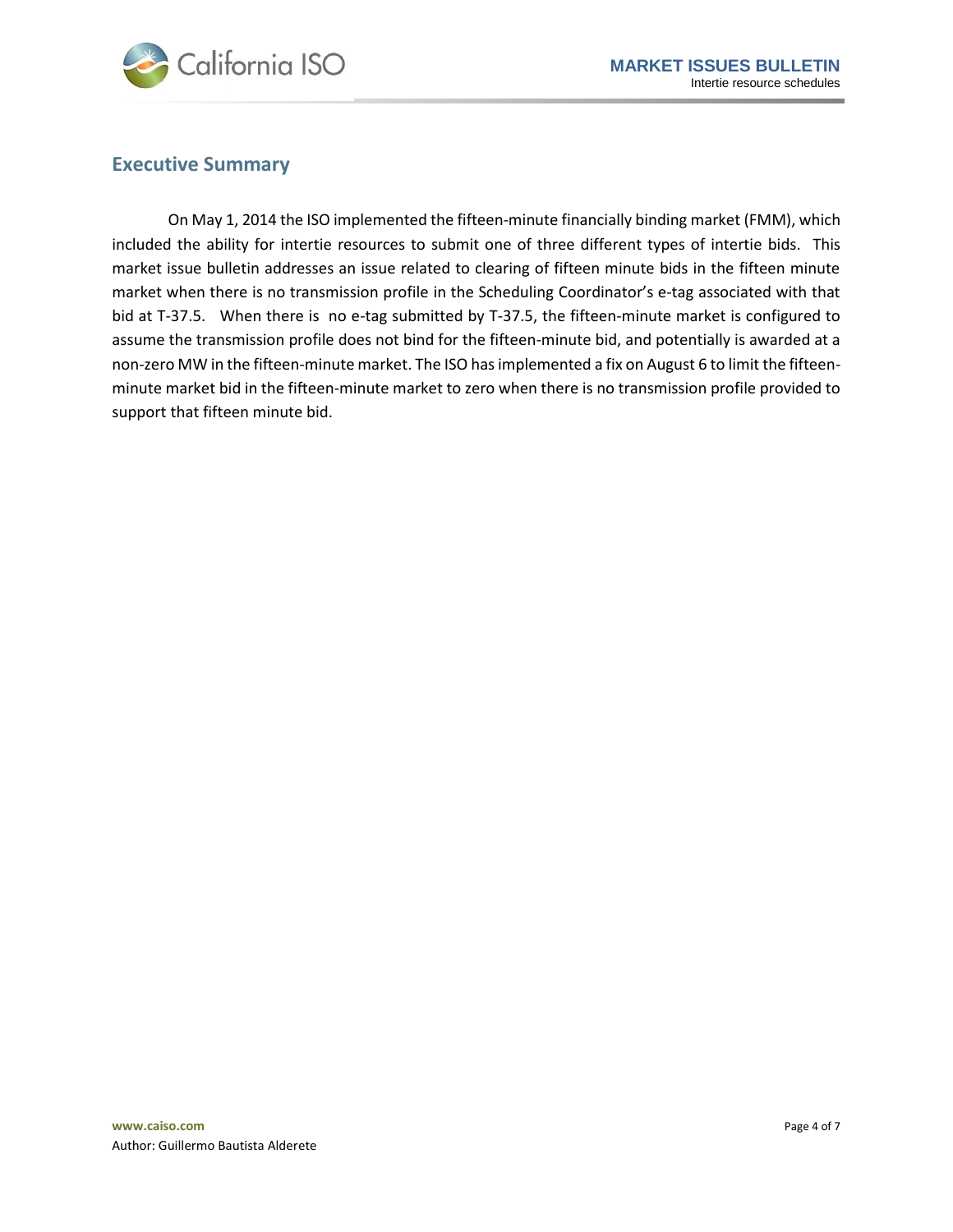

#### <span id="page-4-0"></span>**Background and Scope**

Prior to May 1, 2014, intertie resources could only participate in the hour-ahead scheduling process (HASP) with a bid for hourly blocks, and could only receive hourly awards that were fixed for the whole hour. The hourly awards were not re-optimized in the subsequent real-time unit commitment process.

With the implementation of FERC order 764, the ISO real-time market allows for more flexibility for scheduling of intertie resources. In addition to the hourly block schedules, participants can bid for two other types of schedules. One type is the hourly intertie with a single change to allow participants to make one time change of the schedule within the hour, which the scheduling coordinator could effectuate once in any of the subsequent fifteen-minute market runs. Once the change is made, the intertie awards remain the same for the rest of the hour. Another type of schedule is to provide the resources with the full capability of changing schedules on fifteen-minute basis, i.e., fifteen minute economic bids.

Consistent with NAESB e-tagging requirements and regardless of the bid option selected by the scheduling coordinator, the CAISO approved tags can be updated hourly by the deadline T-20.<sup>1</sup> By that time, for all cleared bids the transmission profile must be greater than or equal to the energy profile in their relevant tags. The CAISO does not require parties to submit or update e-tags prior to T-20, but the CAISO market systems consider submitted e-tags or the lack of an e-tag through the market time line. For example, the e-tag associated with the FMM economic bids, the transmission profile must be greater than or equal to the maximum bid-in capacity for the operating hour in order for the FMM market to be able to fully consider the bid-in capacity in the applicable FMM interval. The energy profiles are expected to be the MWs awarded for the FMM interval of the operating hour on a 15-minute basis because that is what the expected delivery is given the market outcome. Therefore, if an e-tag is submitted before the applicable FMM interval is executed, for the e-tags associated with the FMM economic bids and economic hourly block bids with intra-hour option, the energy profile must be updated to reflect any schedule changes before the start of the FMM interval to which the schedule change applies.

The CAISO has adopted an automated procedure to update the energy profile with the MWhs cleared in the FMM as a courtesy. The scheduling coordinator is still responsible for ensuring that the e-tag energy profile reflects the delivered quantity. If a scheduling coordinator submits an e-tag prior to T-37.5, when the CAISO conducts the financially binding FMM, the scheduling coordinator can actually limit their participation in the FMM relative to the submitted FMM economic bids by lowering the transmission profile based on the HASP advisory energy schedule, including taking it down to zero, may update its transmission profile to the maximum amount it wants to make available to the fifteen-minute market. This must be done prior to the start of the binding fifteen-minute market optimization is executed. The fifteen-minute market will not schedule the energy for amounts greater than what is

**www.caiso.com** Page 5 of 7  $1$  More information about e-tagging CAISO awards can also be found at the following document: http://www.caiso.com/Documents/E-TaggingYourCaliforniaISOMarketAwards.pdf

 $\overline{a}$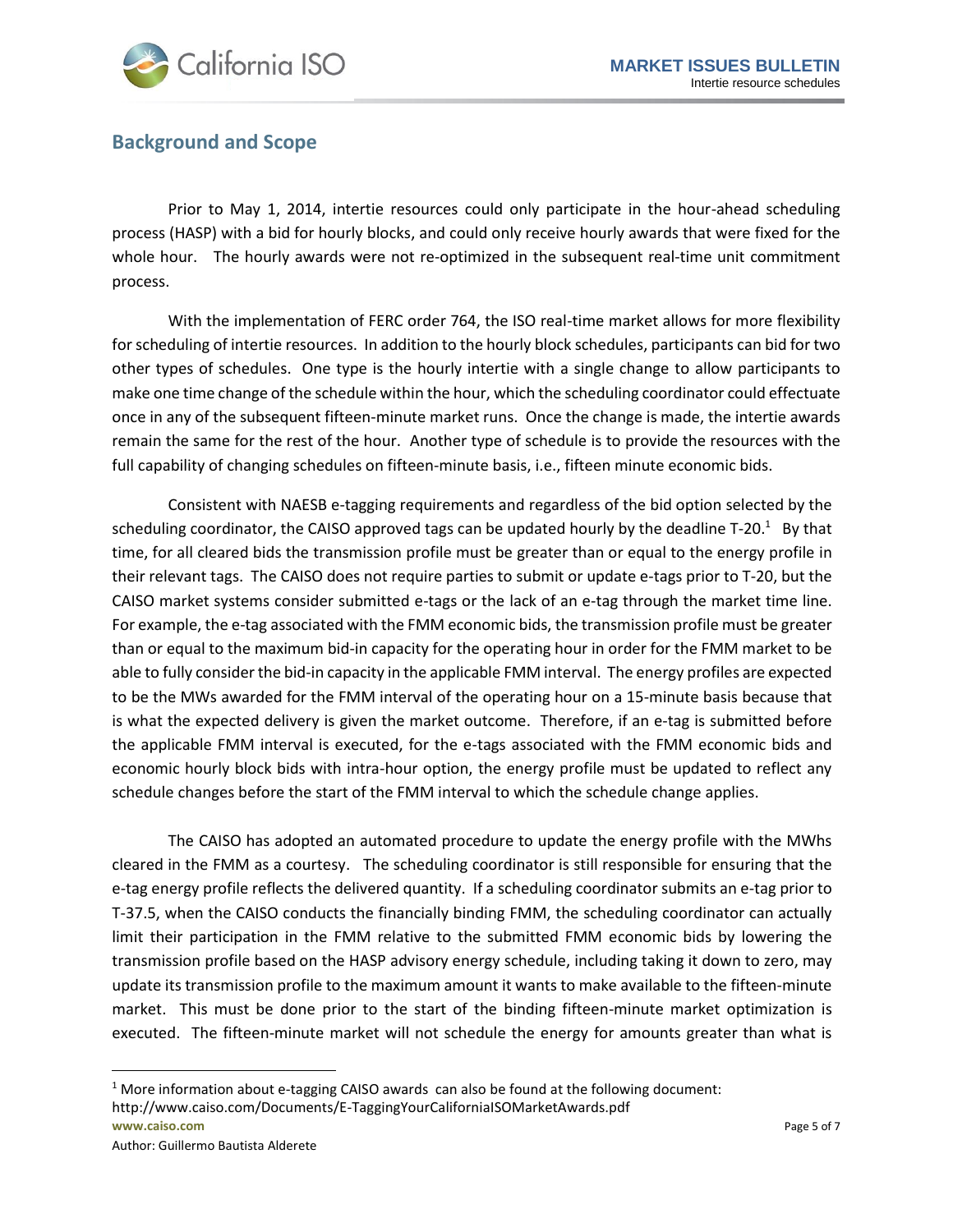

listed in the transmission profile. Section 7.2.2 of the business practice manual for market operations provides more details about the e-tagging requirements<sup>2</sup>.

The ISO markets rely on two main applications to handle scheduling of intertie resources. One application is the real-time market, which includes the hour ahead scheduling process and the fifteenminute market. The real-time market is the series of processes through which the CAISO clears bids –in any of the allowed options – considering available information about the e-tags and energy and transmission profile. The intertie scheduling system (ITS) is the complemental application that handles all the tagging. This application provides inputs to the market application like the tag values and the energy and transmission profiles. There is coordination and logic built between these two applications to enforce and ensure the proper logic of the e-tagging requirements.

This market issue bulletin addresses an issue related to clearing of fifteen minute bids in the fifteen minute market when there is no transmission profile in the Scheduling Coordinator's e-tag associated with that bid at T-37.5.

#### <span id="page-5-0"></span>**No Tag or Transmission Profile Submitted**

The CAISO has identified an issue with the processing of the FMM economic bids based on the etag information. Fifteen-minute resources are optimized in the hour-ahead scheduling process but the awards and prices issued through the hour-ahead scheduling process for fifteen minute economic bids are purely advisory. Then at T-37.5, which is time for certain fifteen-minute market to start to run, the market process considers what the available e-tags are.

Section 30.6.2.5 of the CAISO tariff states that if "the Scheduling Coordinator does not have a transmission profile greater than or equal to its advisory Energy schedule, then the CAISO will limit the schedule for Energy in the fifteen-minute market so that it does not exceed amounts greater than what is listed in the transmission profile."

Under the current implementation, when the scheduling coordinator actually submits an e-tag prior to T-37.5, the FMM appropriately limits the resources participation in the FMM based on the transmission profile. However, if there is no e-tag submitted by that time, the FMM is configured to assume the transmission profile does not bind the FMM bid, and potentially is awarded at a non-zero MW in FMM market. Then in Real Time Economic Dispatch (RTED) because the resource does not have a tag or transmission profile the resource is schedule at 0 MW. However, the CAISO believes that consistent with section 30.6.2.5 of the tariff, if there is no e-tag and hence no transmission profile at T-37.5, the FMM

 $\overline{a}$ 

**www.caiso.com** Page 6 of 7 <sup>2</sup> More information on e-tagging is available on the Interchange Scheduling webpage at http://www.caiso.com/market/Pages/InterchangeScheduling/default.aspx

Author: Guillermo Bautista Alderete